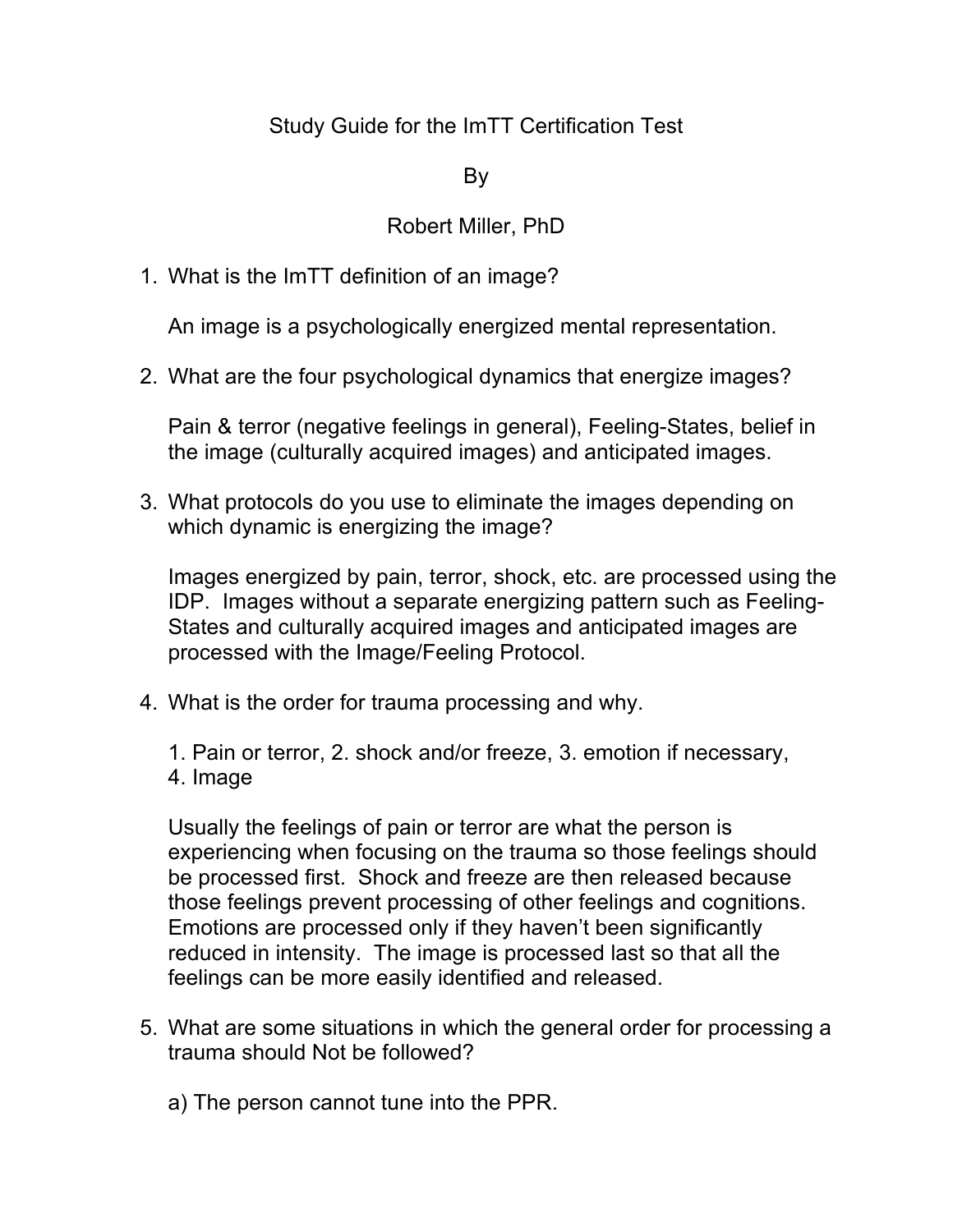b) The person is experiencing an intense emotion such as guilt or shame which must be released first.

c) The person cannot experience any feeling.

6. If a person cannot identify any feeling, what might be a good approach to releasing a traumatic memory the person is aware of?

Process what the person is aware of. Deconstruct the image. Or do the Morphing Technique on the image.

7. What is the effect of shock on emotions and processing?

Shock numbs the feelings and prevents processing of feelings and cognitions.

8. What are the two indications that shock is present?

a) The event is an obvious cause of shock such as an assault or accident.

b) The person states some form of "I can't believe…."

9. How does freeze affect behavior? What are the possible presentations that freeze is affecting feelings and behaviors.

Freeze incapacitates a person, preventing the person from acting in some way that normally would be within the person's capacity.

Presentation: Feelings of overwhelm, anxiety, and procrastination.

10. What is the basic principle of the Survival Model of Psychological Dynamics?

All psychological dynamics are the result of evolutionary adaptation with the goal of survival.

11. Describe the Survival Model of Psychological Dynamics.

See the book.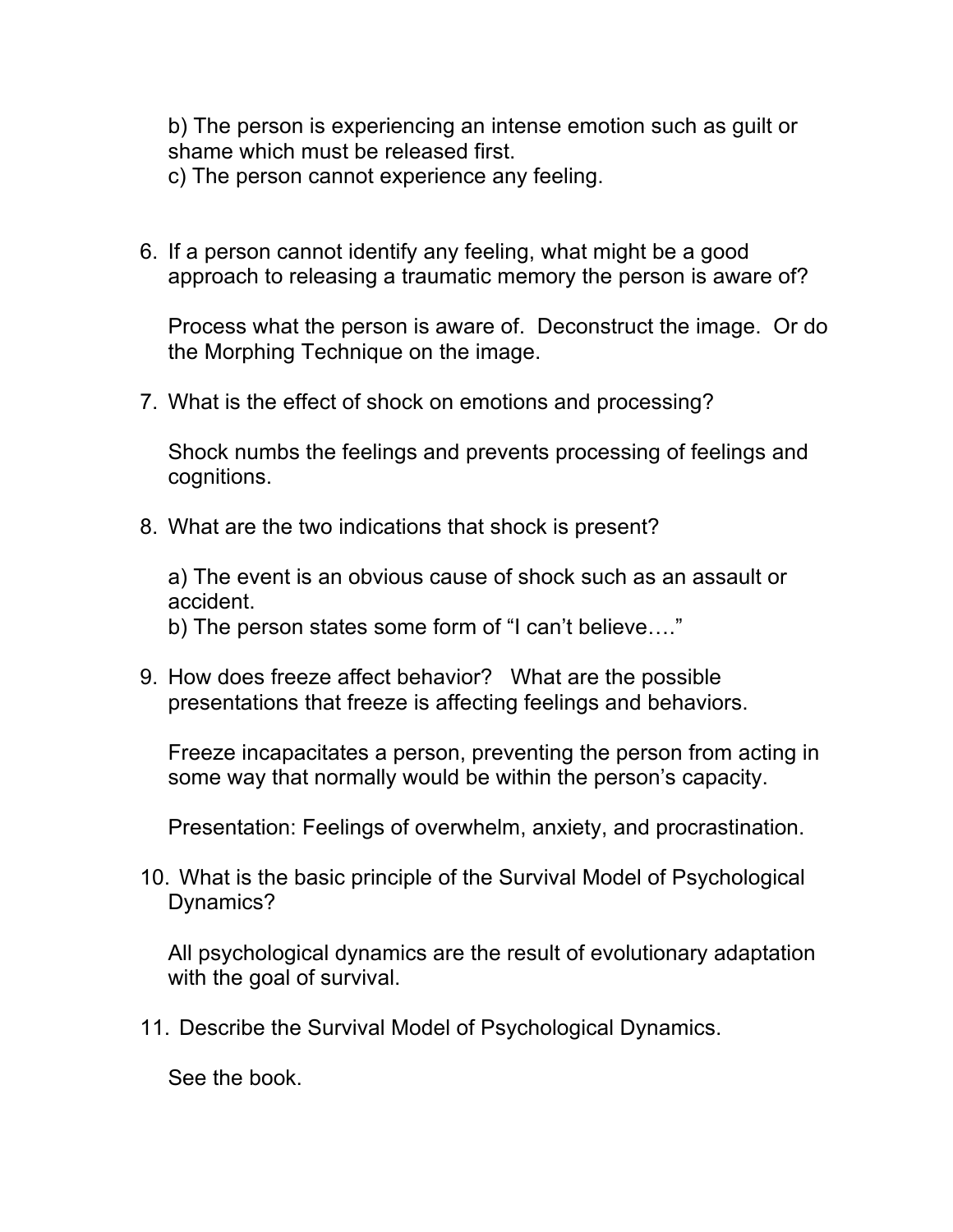12. What are the Primary Psychological Reactions, and why are they important?

Pain, terror, shock, freeze, disgust, survival rage

The PPRs evolved for the purpose of avoiding immediate death. They are the foundation for all psychological dynamics related to avoiding death. This is includes guilt and shame.

13. How does the Survival Model explain the existence of guilt and shame?

Beyond avoiding immediate death, survival depends on obtaining the necessities that are required for living—i.e., food, clothing, shelter. Living in a group (e.g., tribe) optimizes our chances for survival. Guilt and shame are feelings that provide survival value because these emotions motivate relationship-repair behavior—relationships that are important for our survival.

14. What are the two feelings that underlie shame?

pain and terror

15. Describe the two forms of shame.

Terror-Shame: This feeling is a result of breaking the norms of the group. Groups established norms that are agreed upon for the survival of the group. Therefore, by consensus, the norm breaker threatens the existence of the group and the lives of the group members. The threat can be eliminated by killing the person; exiling the person from the group; or if the shame-person is allowed to stay, by lowering the status of the person to reduce their influence on the group and its survival chances. The feeling of shame is a signal to the group that the person will accept their low status if they are not killed or exiled.

Pain-Shame: Pain-shame is created when a person is rejected from a group but that the person's survival is not threatened. Example: A boy wants to join a group of other boys but is rejected. His life is not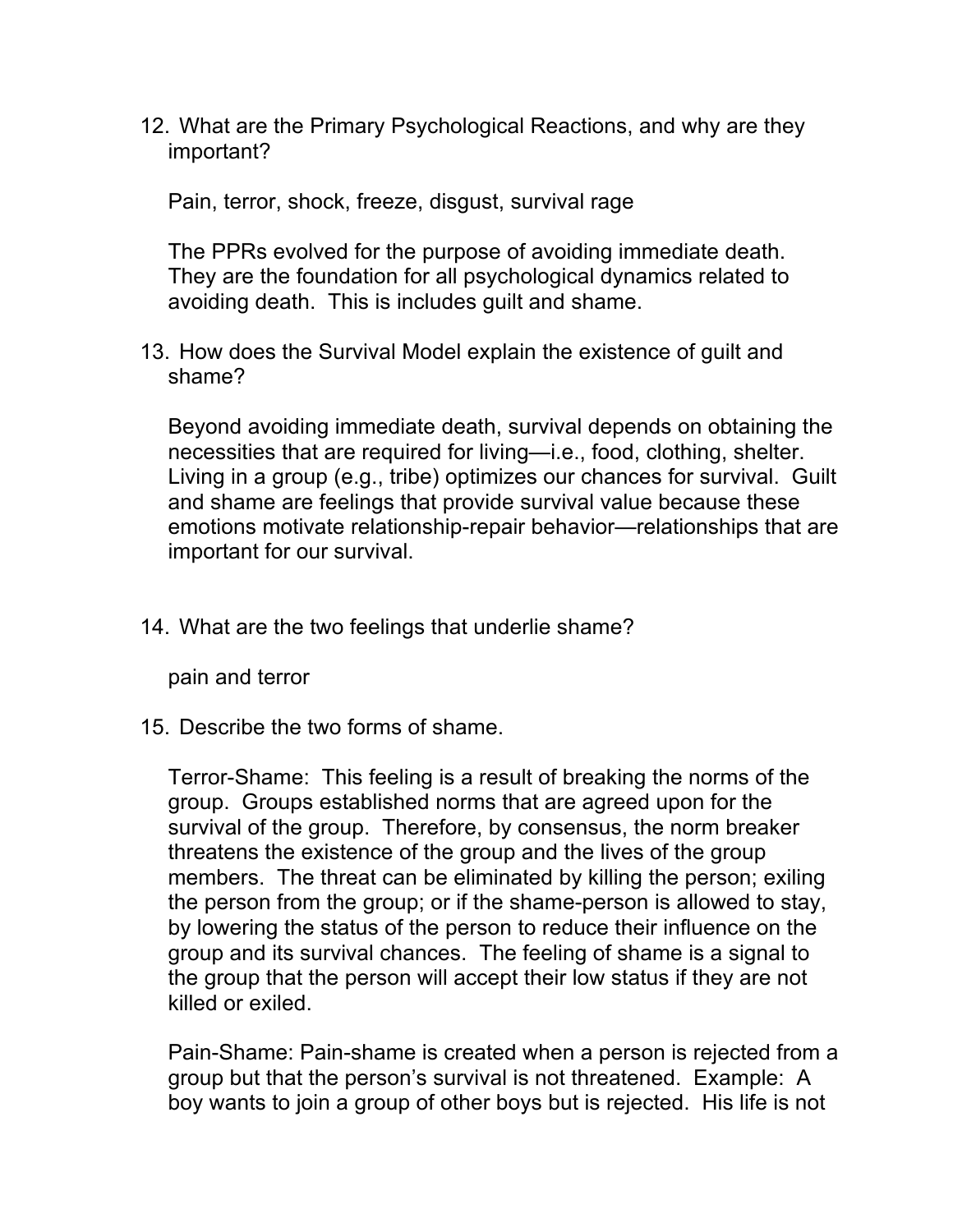threatened because he is still part of the larger community. So the feeling generating the shame is pain not terror.

16. Describe the Win/Lose dynamic and several presentations in which it is an issue.

The Win/Lose Dynamic is the social aspect of the hardwired motivation for seeking that which is needed for survival. The Win/Lose Dynamic focuses on the competition for status within the tribe. The person's status within the group determines the importance that the tribe assigns to that individual which determines who gets the best mates, the best food, education, and protection. This determines, in turn, the person's chances of having the best genes for his children and children's chances of growing to adulthood.

17. When should the Image/Feeling Protocol be used instead of the IDP?

The IDP is used when a PPR (pain, shock, etc.) must be released before eliminating the image.

The IFP is used when the feeling is embedded in the image itself. The IFP is used with Feeling-States, anticipated images, and culturally accepted images.

18. A client has been traumatized in a car accident and is too fearful to drive. What is your treatment plan?

- 1. Release the pain/terror
- 2. Release the shock & freeze
- 3. Release emotions as necessary
- 4. Deconstruct the image
- 5. Perform the IFP on the anticipated image.
- 19. Why does releasing pain with the Chronic Pain Protocol have a different release process than the P/TRP?

Physical pain particles are "heavier" and do not release from the psychological system as easily as more psychologically created color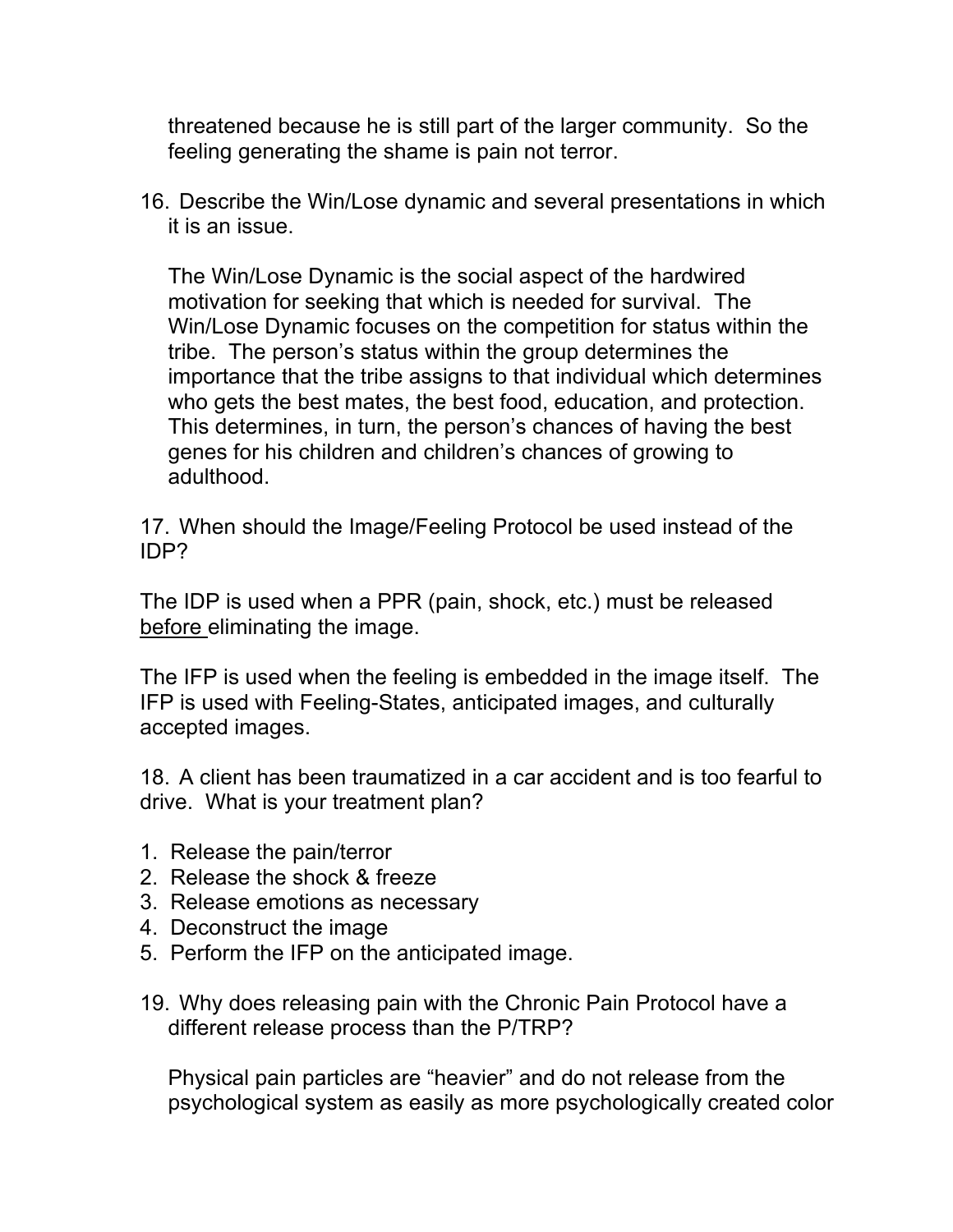particles. Therefore, the "color of pain" particles should be released from the nearest and easiest release point.

20. What is black tar, and how do you release it?

When a person perceives that a "black tar"-like substance is present, it appears that the black tar interferes with the flow of feelings. It is conceptualized as a form of concentrated feeling toxins.

The "black tar" is usually difficult to release and requires the person to visualize something like a solvent to dissolve it or blowing it up and chipping away at it. The client is instructed to find a way to break up the substance and release it.

21. What is a Trauma Memory Network and how would you process it?

A Trauma Memory Network is a network of traumatic memories that are linked through similar feelings. The key point is that releasing the feeling from one memory will de-energize that feeling from other memories in the network.

The other memories may not be obvious at the beginning of treatment but may surface after the person deconstructs the targeted memory. Then those other memories can be deconstructed before releasing the pixel-particles from the body.

22. How can ImTT process dissociated memories?

Dissociated memories can become activated by current events. By processing the current events, the feelings that are linked with the dissociated events are released as well. This means that the dissociated memories will be less painful and terrifying. As these dissociated memories become less intense, the person may then be able to become aware of those memories.

23. How would you treat fragile people differently?

Some people become frightened when a feeling or image is released because they are either used to it and the image or feelings seems to be a part of who they are. Another reason that they may react with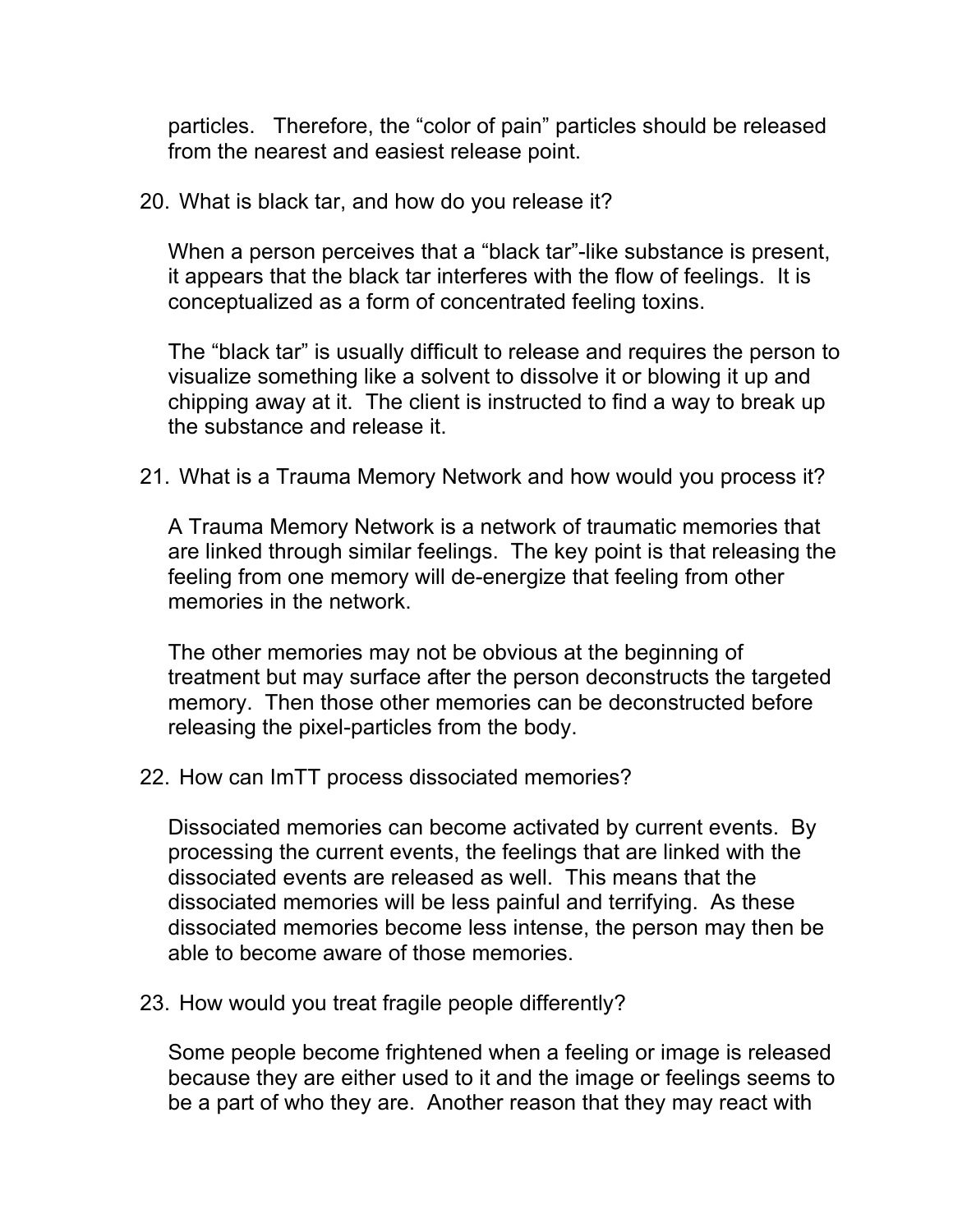fear is that the amount of change caused by the release feels destabilizing. With fragile people release only the amount of feelings that the person can adjust to without becoming overly scared. Then return to releasing the feelings in another session.

24. How would you treat a person with panic attacks?

1. Process the memories of the panic attacks with the P/TRP and IDP.

2. Process the anticipated memories with the IFP.

3. Provide an audio of the P/TRP that the person can play if they have another PA.

4. Try to identify and process the cause of the panic attacks. There has to be some thought or some feeling that scares the hell out of them.

25. What are Feelings of Absence and why are they important?

Feelings of Absence are the opposite of the Assured Survival Feelings. The feelings are the feelings of loneliness, emptiness, nothingness, and not existing. They are important because, even though these feelings are not so obviously noticeable as the PPRs, they are often the prime motivators of behaviors to avoid those feelings.

26. How are Feeling-States formed?

Feeling-States are formed when a person who has a built-up need for an Assured Survival Feeling experiences an event in which they get the feeling. The feeling is so intense that a fixated linkage is formed between the feeling and the behavior, person, or object.

27. What behaviors indicate an FS is present?

Addictions, compulsions, missing someone to the point of causing significant disturbance in a person's life, uncontrollable anger or rage.

28. What other dynamics motivate addictive/compulsive behavior?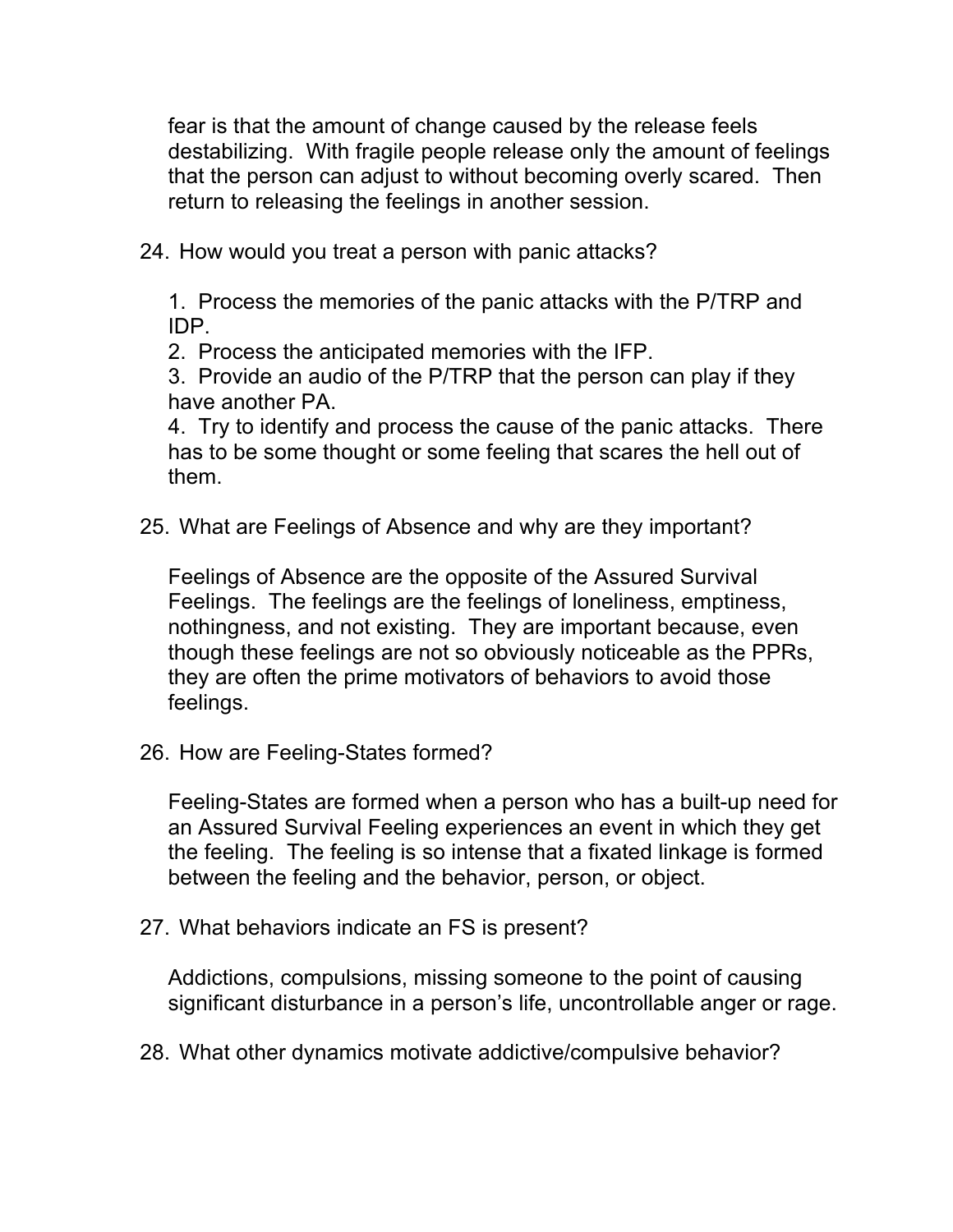Avoidance of feelings and memories.

29. How do you treat codependent behavior using FS treatment?

Identify and eliminate the linkage between the positive feeling and the person.

30. What is the question to ask to identify the codependent FS?

"What is the most positive experience you've ever had with that person?"

31. What is a general treatment plan for depression?

Release the pain of depression with the P/TRP and then the feeling of depression with the F/SRP. Then identify the specific issues that are creating the depression.

32. An adult has feelings of abandonment but no specific memories of it. How would you go about processing the feeling?

1. Have the person create an imaginary scenario that resonates with that feeling.

2. Release the feeling of terror or pain linked with the feeling of abandonment.

3. Release the feeling of abandonment if the person has an EF of abandonment.

4. Deconstruct the image of abandonment.

5. If at any time, an actual memories surfaces, immediately target the newly surfaced memory, starting at the beginning.

33. What is the difference between a Feeling NC and an Image NC?

A feeling NC is a NC that the person states "I feel…" such as "I feel broken." An Image NC is an image that the person knows to be true but does not actually experience it as a feeling. Example: "I know I'm stupid."

34. How do you treat non-sensory modality images?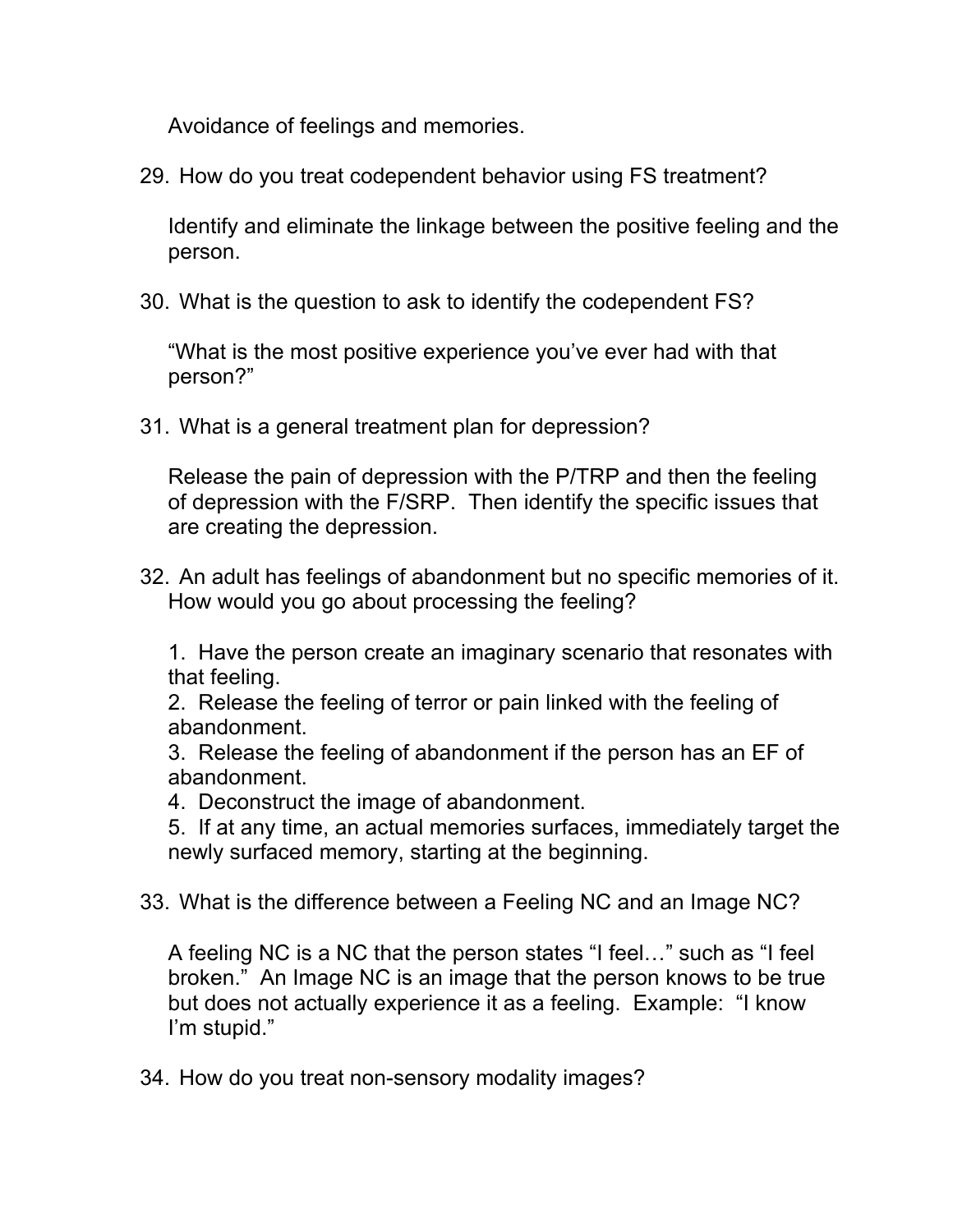Non-sensory modality images are images that do not have a sensory component such as a visual or auditory component. The person is asked to sense the image and break it up into tiny units. Then destroy it. Then continue with the IDP processes.

35. What is an Assured Survival Feeling and why is it important?

An Assured Survival Feeling is a feeling that provides feedback that the person's behavior is good for his survival. For example, the feeling of belonging provides feedback that the person is part of the tribe since being part of the tribe is necessary for providing the person with the necessities of survival.

- 36. What are the four categories of ASFs?
	- 1. Safety
	- 2. Relational
	- 3. Win/Lose
	- 4. Excitement/Alive
- 37. What is the connection between ASFs and FSs?

Only ASFs become embedded in FSs.

38. What positive feelings are not ASFs and therefore cannot be part of an FS?

Relaxation, comfort, peacefulness,

39. What are some possible ASFs linked with anger?

Dominance, powerfulness, strength

40. When safety is the ASF linked with a person, what likely should be released first and why?

Terror is the motivating feeling for the person to seek safety. The person will not release the FS linked with the ASF of safety until he feels safe enough to do so.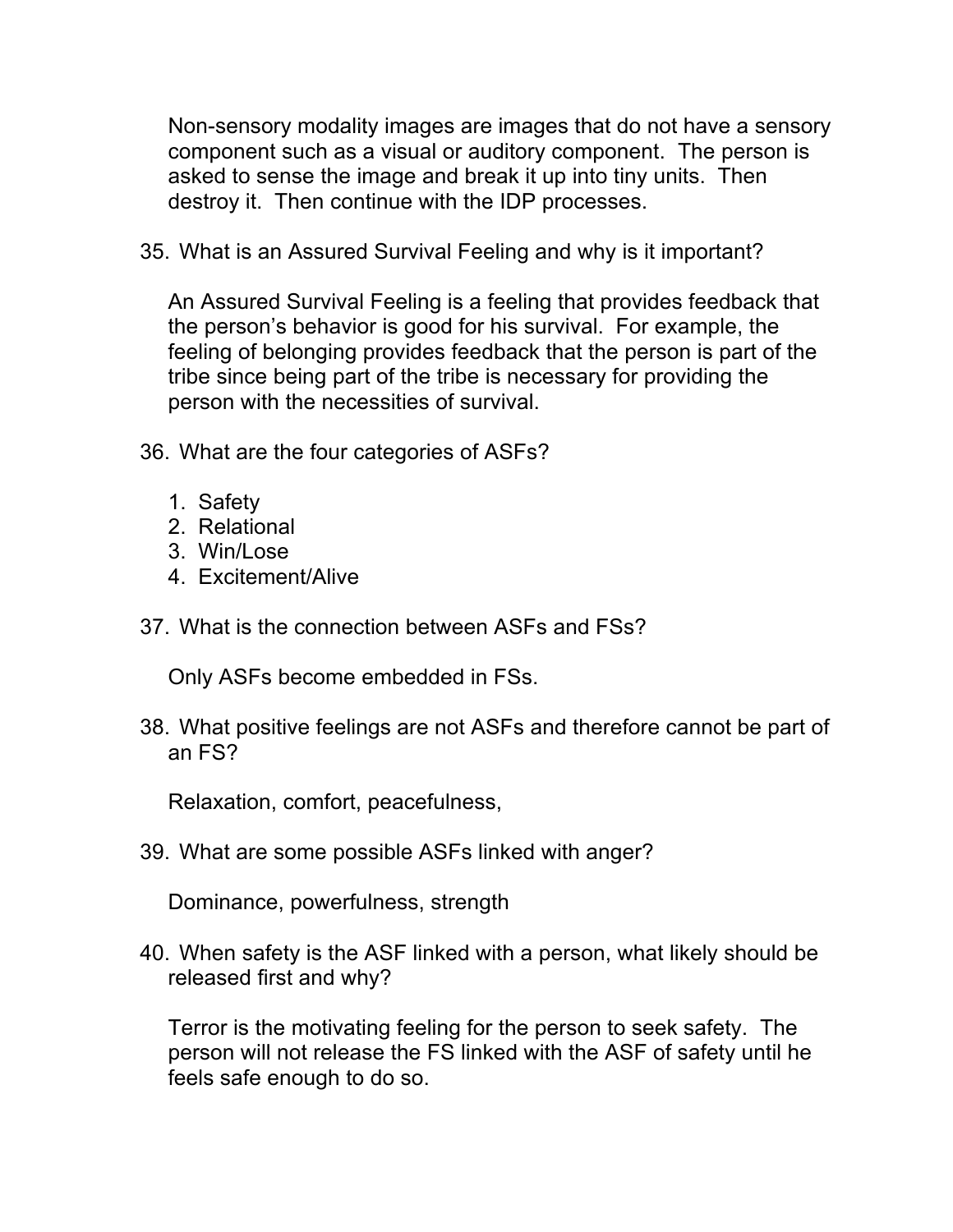41. What is the ImTT view of urges and cravings?

Urges and cravings occur as a result of the person "wanting" something. However, they are not what is actually wanted. The person will no longer have urges and cravings when the psychological dynamics causing the urges and cravings are no longer present.

42. What are the two motivating dynamics of urges and cravings?

Feeling-States and avoidance of feelings and memories.

- 43. When assessing a person for Feeling-State treatment, what are two important questions for the therapists to ascertain before beginning treatment?
	- 1. Is the person stable enough to release the FS?
	- 2. Is the behavior a result of the person seeking a feeling or avoiding a feeling?
- 44. Describe the six phases of the FSIP?

See the book.

45. What is important the important points of the preparation phase?

Explain how Feeling-States are formed and prepare the person for trauma work as well.

46. During FS treatment, if a person's behaviors over weeks have been diminishing but, all of a sudden, spike in frequency or intensity, what is the likely cause?

Something has happened in the person's life that has activated feelings and memories that the person wants to avoid. Feeling-States do not reverse.

47. Describe the Stages of Change.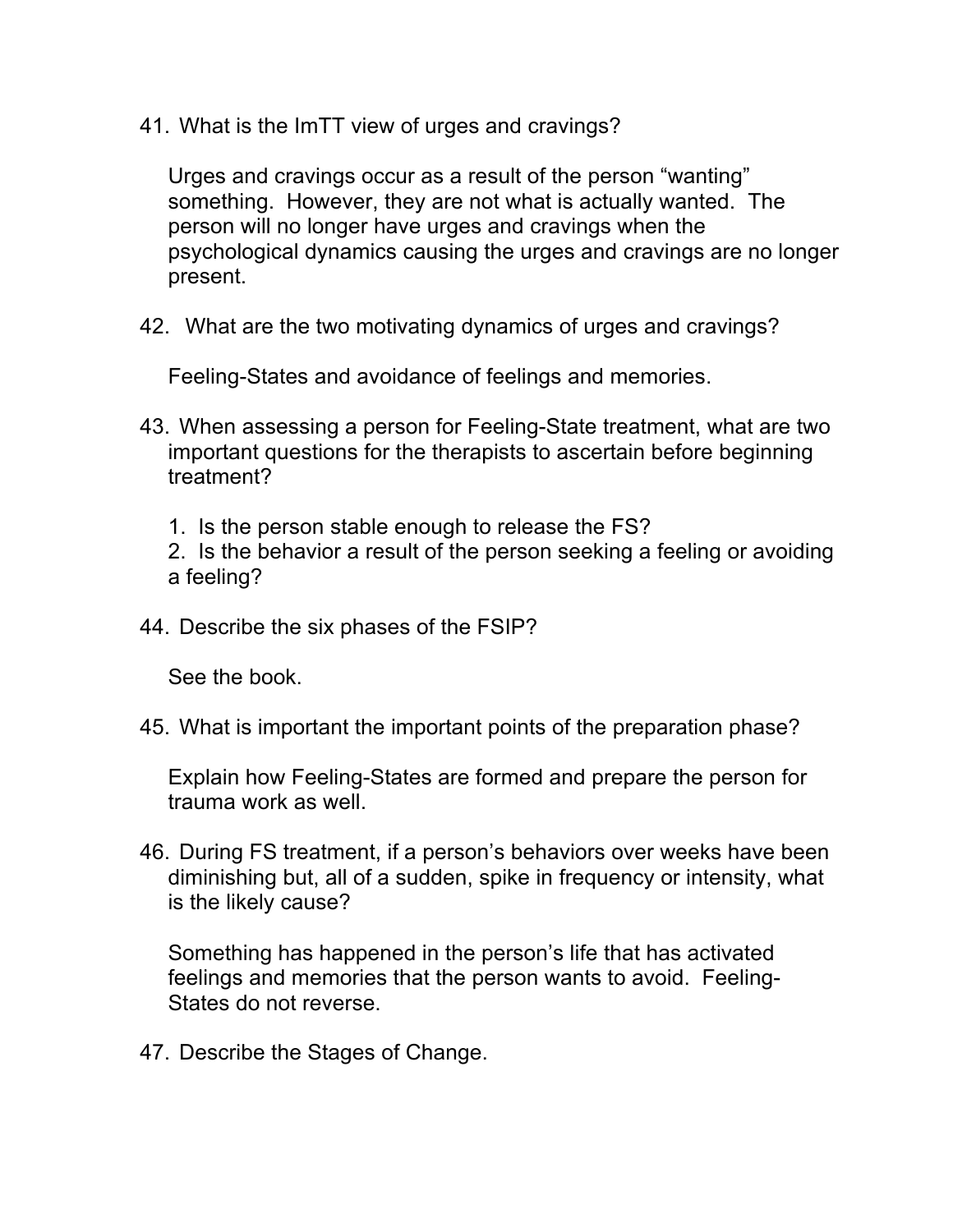See the book.

48. Why is an explanation of the Stages of Change be useful to your client?

The client can have an overview of what why he is experiencing some disorientation effects and that the outcome will be positive. This reduces the person's anxiety about the changes that are occurring.

49. Why does ImTT NOT install a positive image?

Once the person's negative feelings and image are released, his mind will automatically begin moving in an effective direction. Installing seemingly positive images will interfere with this process.

50. What does it mean when the negative image changes to a positive image during the image deconstruction phase?

The person's mind is creating a positive image that counterbalances the remaining negative image. When the negative image is completely deconstructed, the person's mind will not create a positive counterbalancing image.

51. What do you do when the client's image becomes more positive during the deconstruction of the image?

Return to deconstructing the original negative image.

52. XXXWhat could be the long-term effect of not completely processing the negative image so that the positive image created to counterbalance the negative image is still present?

The positive image was created to counterbalance the negative image. In other words, the positive image is not what the person really wants but is formed in contradistinction to the negative image. If left in place, the person's goal then, becomes the fulfillment of the positive image. If the negative image had been completely eliminated, the person's goal might be very different since they are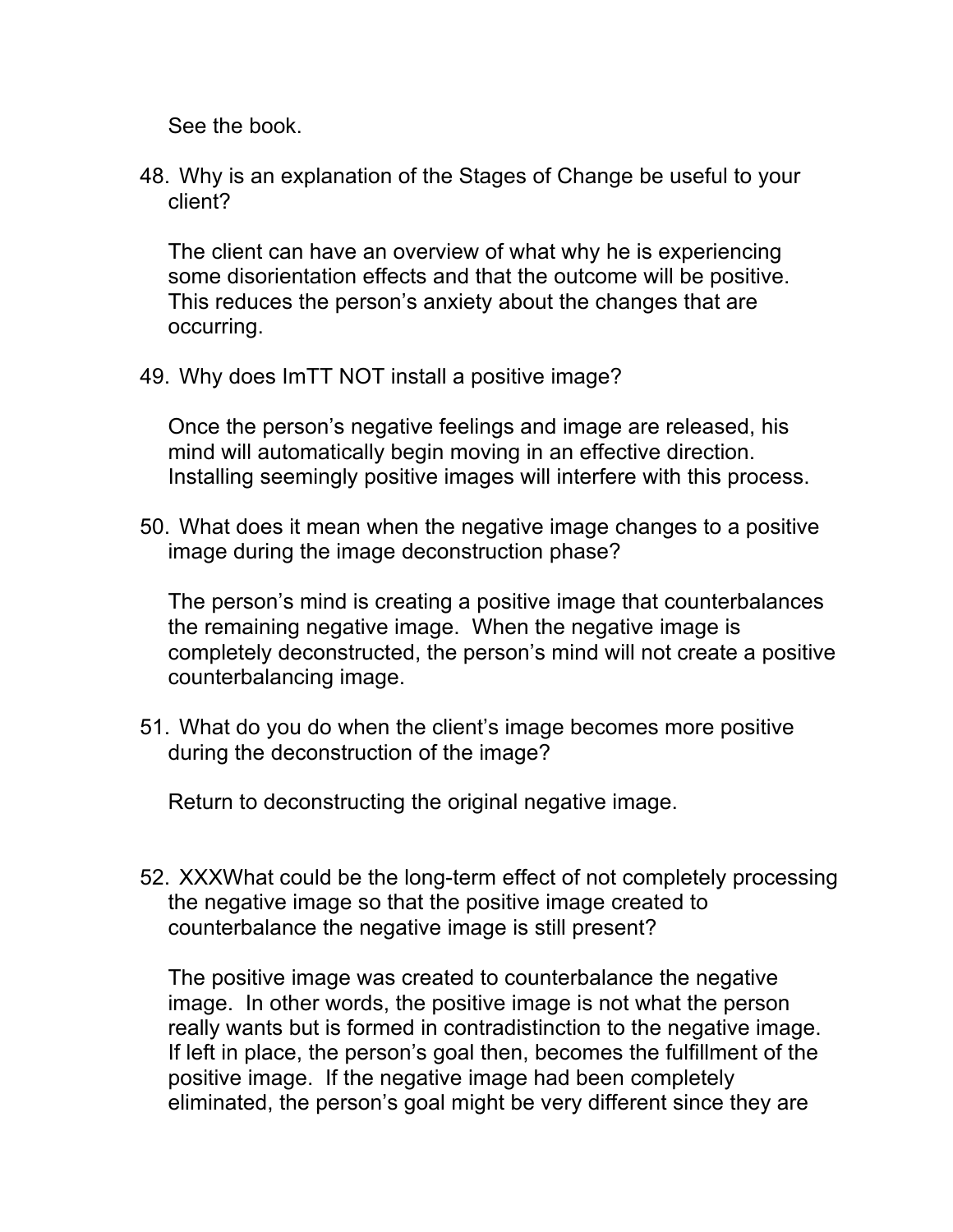not trying to overcome a negative—a negative image that was the result of a bad event. The incompletely processed negative image will energize the positive image and impelled the person to fulfill the "positive" image that either isn't what they really want or without a more rational approach to the goal.

53. Why are the pixel-particles released from the body after deconstructing the image?

The deconstruction of the image fragments the image pattern in the body. However, each image fragment contains the whole psychological dynamic, albeit in a less intense form. Complete release of the image requires that the pixel-particles be released completely from the body.

54. What is the Changing Patterns Protocol, and how do you use it?

The CPP helps jump-start the changing of the person's expectations after images are released. Once an image is released, the person is asked to focus on different areas of his life that were affected by the image.

55. What is an Action Embedded Feeling? Name two.

An Action EF is an EF that directly motivates behavior. "I feel as if I have to do everything perfectly." "I feel as if I have to please people."

56. When a client is experiencing intense rage, what is a useful approach for releasing it?

Release the feeling from the feet after identifying the color of the feeling. After the rage has deflated, release the color of the feeling from the body using the F/SRP.

57. What is displacement and what kind of presentations would indicate that displacement of feeling is present?

Displacement occurs when a person cannot let himself experience thoughts or feeling toward the unsafe person and instead projects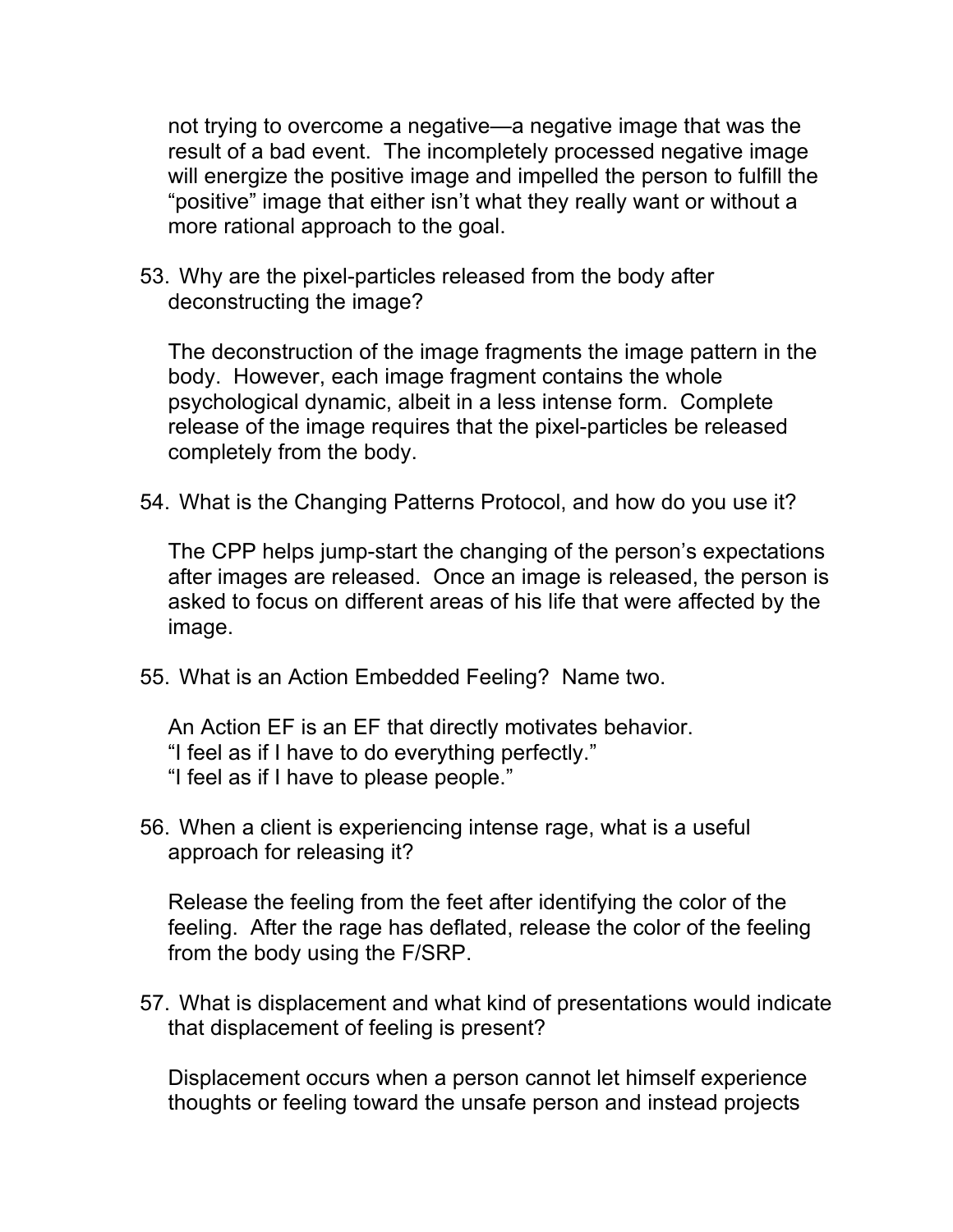them onto someone else.

Two indicators of displacement are feelings of paranoia and a feeling about an object that evokes non-rational behaviors to change that feeling. Example: a clean sink that person experiences as dirty, as in OCD behavior.

58. What is the difference between survival rage and anger? How would you treat each feeling?

Survival rage is the feeling that gives energy to the fight reaction for survival. Survival rage is usually best released by identifying the color and draining it out the feet.

Anger can be a cover-up feeling in which the person avoids the underlying feeling such as pain, fear, sadness, or something else. Cover-up anger is treated by releasing the feeling the person is avoiding.

Anger can also be a method for establishing boundaries that another person is violating. Boundary-establishing anger is not treated but used, as appropriate, to establish the person's boundaries.

59. What is Intergenerational Joining?

Intergenerational Joining occurs when a person, usually a child, unconscious mimics a behavior of a parent. In IJ the child unconsciously picks up some attribute of the parent that makes them feel that they are just like their parent. This provides a feeling of connection and bonding that they don't overwise have.

IJ behaviors include, talking like the parent, behaving like the parent in terms of moods such as depression and anxiety, addictions such as alcohol or sex addictions, and overworking.

60. How is Intergenerational Joining treated?

IJ is just a Feeling-State. Identify and process the behavior and the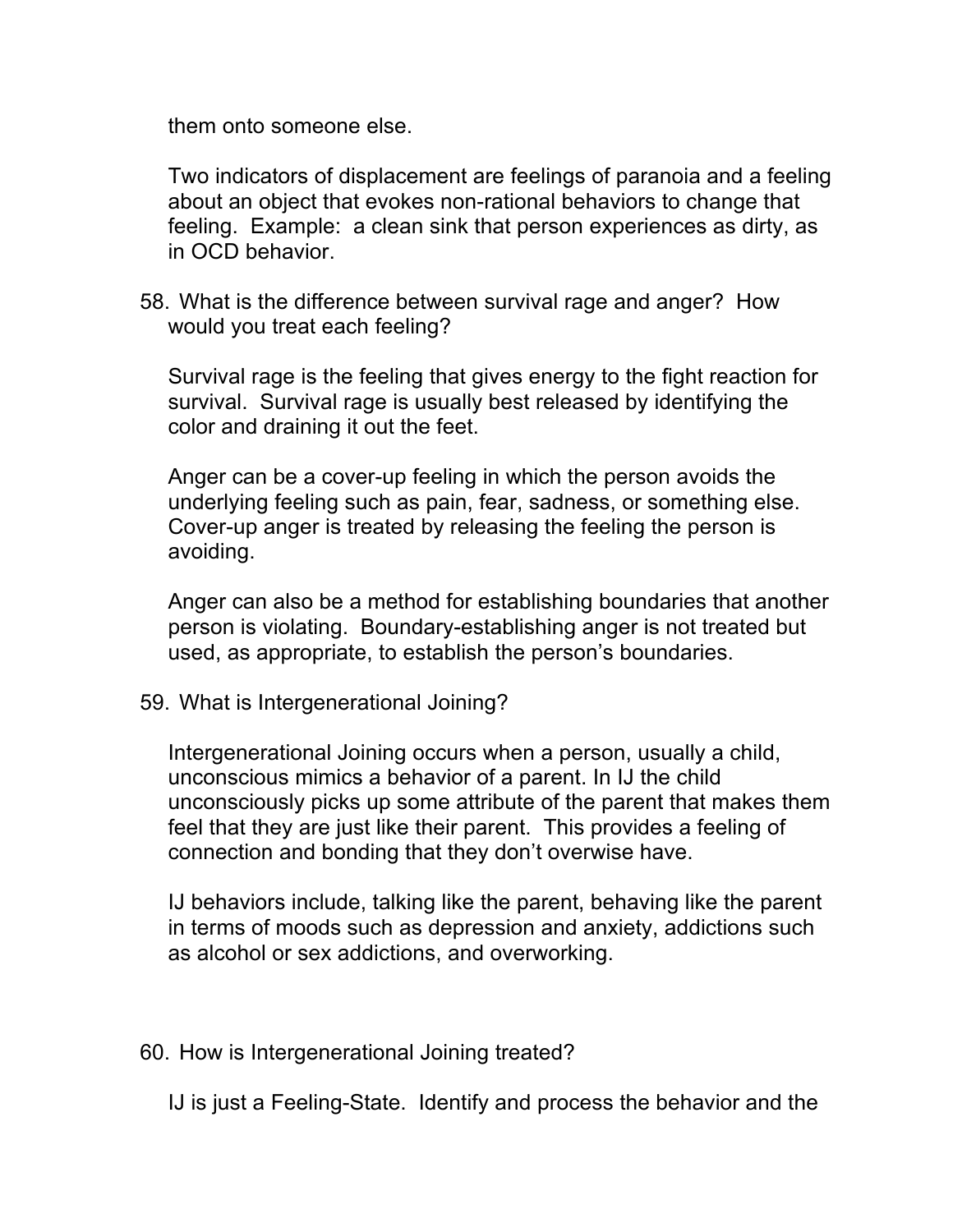feeling of connection that the behavior appears to provide.

61. What is an indication that a person may have an Intergenerational Joining FS?

When the client says that he is doing a behavior that is just like a parent.

62. Why can a behavior have multiple Feeling-States?

FSs are fixated memories. When a person does a specific behavior, if the behavior occurs when the person is experiencing an intensely needed ASF, an FS can be created. There is no limit to the number of FSs that could be tied to a specific behavior.

63. How are Feeling-States like bright lights?

The most intense FS hides the other FSs. Often, you can't find any other FS until the most intense one is eliminated. And there is no need to since the other, lesser intense FSs will surface once the most intense FS has been eliminated.

64. Are Feeling-States psychological defenses?

No. Even though FSs are created because the need for an ASFs has a built-up intensity because of trauma and neglect, once created, the FSs exist separately from the trauma-caused memory. If the FS was only a psychological defense, then eliminating the trauma would also eliminate the FS. But it does not. The trauma and the FS must be processed separately. Therefore, the FS is not a psychological defense against the negative memories or feelings.

65. Can the positive feeling embedded in the FS be focused on another person? Such as "I love him."

No. All feelings in the FS are self-referential—meaning the feeling must always be about how the person feels about himself. Example: "When I am with him, I feel special."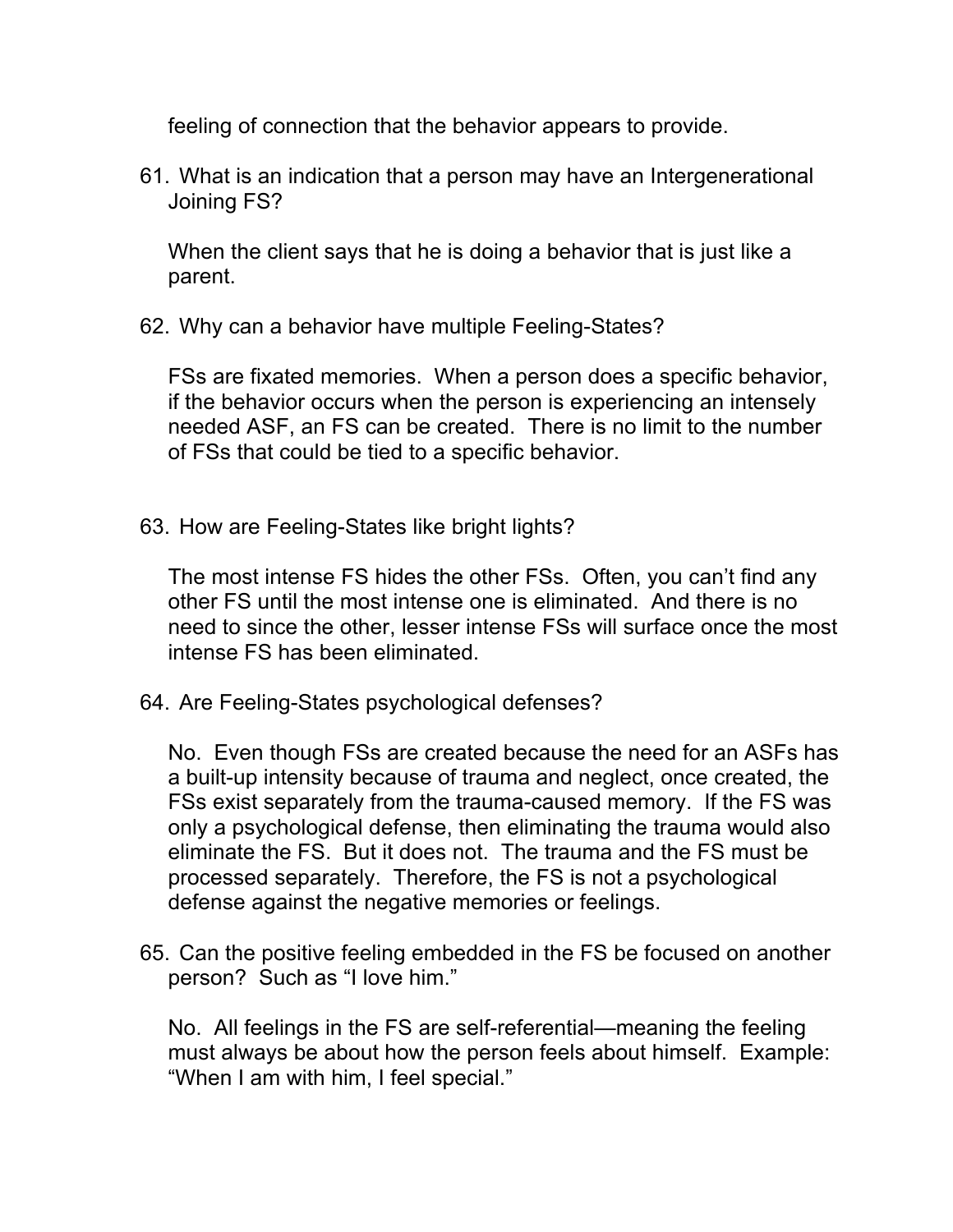66. Can you do ImTT and Feeling-State work when the person is using alcohol or drugs currently?

Depends. As long as the person can process the images and release feelings, the psychological dynamics can be changed. Heroin is likely an exception if the person is currently using.

67. How would you first help a person who is suffering from intense anxiety?

Release the EF of anxiety as soon as possible: "What color is the feeling of anxiety?"

- 68. What are the four causes of resistance to releasing pain?
	- 1. Not wanting to let go of a love one.
	- 2. Feeling guilty or shame about their behavior toward that person?

3. Feeling that releasing the pain of the abuse will mean that they have no connection to the abuser who they also want a connection with.

4. Releasing the pain means that the person will have to acknowledge that they lost, as in the Win/Lose Dynamic.

69. Does the concept of "winning" stay the same throughout the life span?

No. What constitutes winning changes. Competition looks like more like a sport competition in the younger years. Later, the concept of winning should broaden out to more of a win-win suchy as helping the community and society thrive.

70. What is the psychological dynamic that is usually activated when a person is bullied?

The Win/Lose Dynamic. A person who is bullied is a person who is losing status and losing the competition. The rage that the person feels is energized by pain. Release the pain and the rage will go away.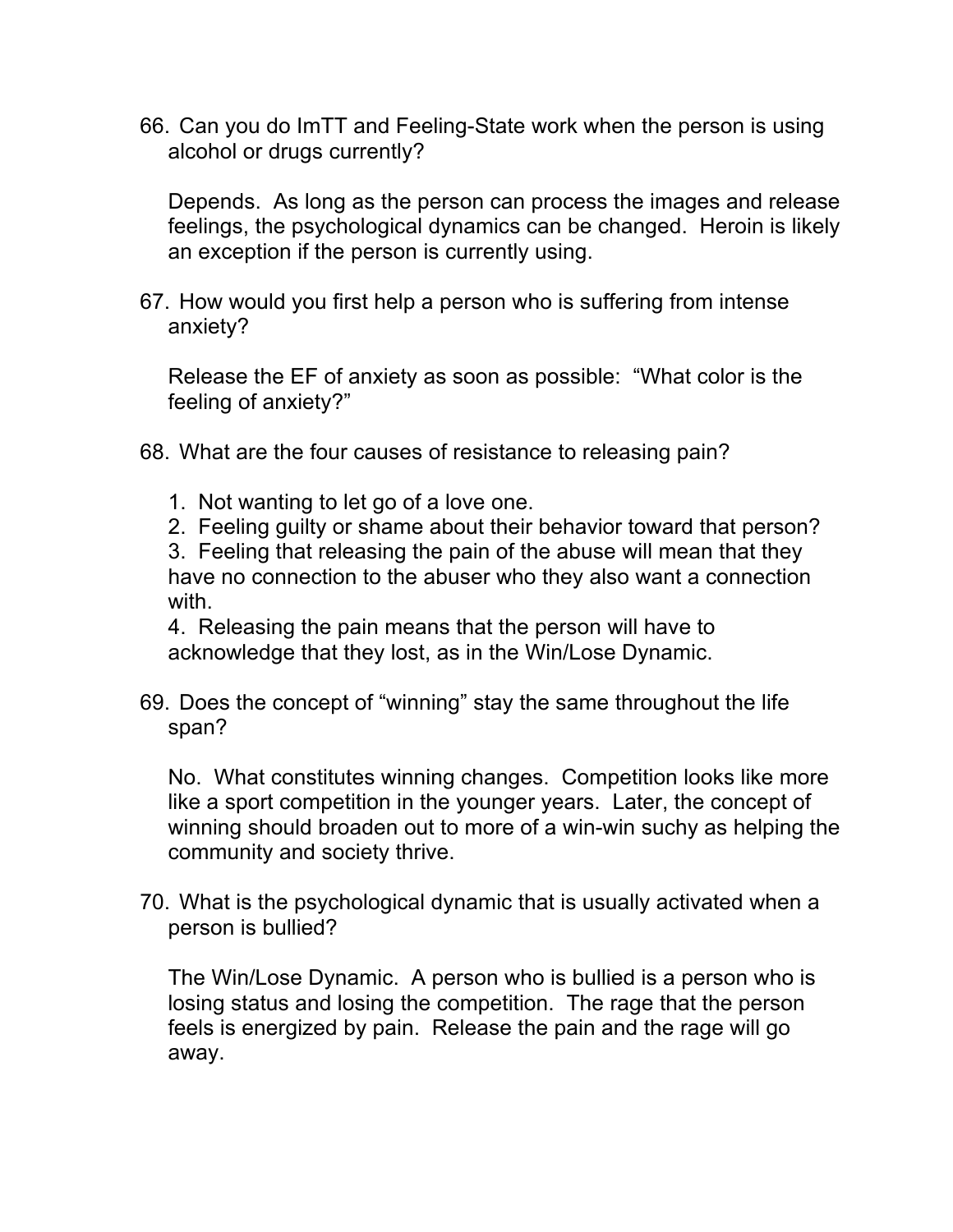71. Why is the Win/Lose Dynamic so powerful?

The Win/Lose Dynamic is fundamentally about survival: Competition for mates and the necessities of life. The winner gets the best mate and the best chance for his children to grow up and pass on their genes.

72. What is the difference between fear and terror?

Terror is the terror of dying. A person can be fearful of pain. The terror is must more intense.

73. Why are cultural images important in therapy?

Cultural images are the images by which we judge ourselves. Example: What does it mean to be a man? Judging our lives against cultural images can create negative cognitions.

When successfully living out the cultural image, the image can also become too limiting, preventing a person from accomplishing what he really wants to do.

74. When treating a person for a pornography addiction, what is necessary in order to identify the FS?

Get the details of what is turning them on. There is no such thing as a general pornography addiction. The details matter.

75. How is a fetish created?

A fetish is created when the person forms an FS with an object. Often this develops early in life but in a non-sexual context such as with a parent.

76. Why is the concept of Traumatic Repetition Compulsion incorrect?

Nobody seeks pain. We are hardwired to avoid pain. So if someone is doing something that is obviously, in itself painful, there must be a positive feeling (an FS) linked with the painful behavior. What they seek is a positive feeling that has become linked with a person or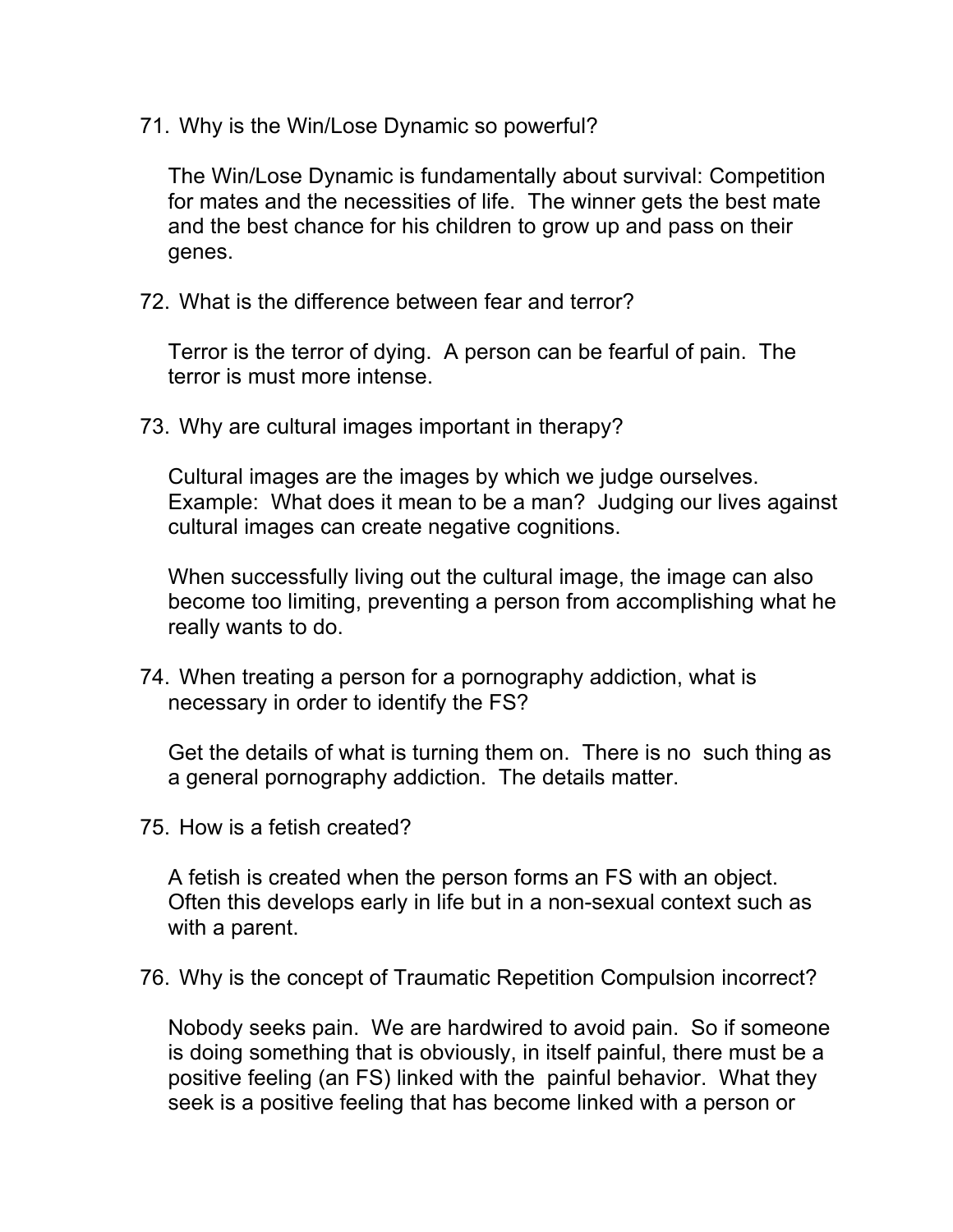behavior that is also painful.

77. What are some possible ASFs that could be linked with the behavior of cutting?

Danger/excitement (feeling alive), special, feeling connected or belonging with a group of other who are also cutting.

78. When would you use the Euphoric Sensation Release Protocol?

When the person needs to release an EF of euphoria, usually caused by a drug. The Euphoric Protocol is done after the IFP is performed on the image.

79. Why is it desirable to do phase 3 and 4 of the FSIP in the same session?

The trauma underlying the FS often can be easily identified and processed if done in the same session. Waiting until the next session usually results in the trauma not being processed—because the person will usually be in a different state of mind.

80. Why are people usually reluctant to release an FS?

The ASF linked with the behavior is a feeling that the person intensely desires to experience. Because the feeling is identified with the behavior, to stop doing the behavior means that the person will not have the feeling that they really want to experience.

81. So how do you get a person to release the FS?

By identifying the specific feeling and if possible when the FS was created, the person can understand that he doesn't need to do the behavior in order to obtain that feeling. I often point out that their lives are being run by their younger self. "Don't you want to be free to live the way you want to now?"

82. Is there any such thing as a good Feeling-State?